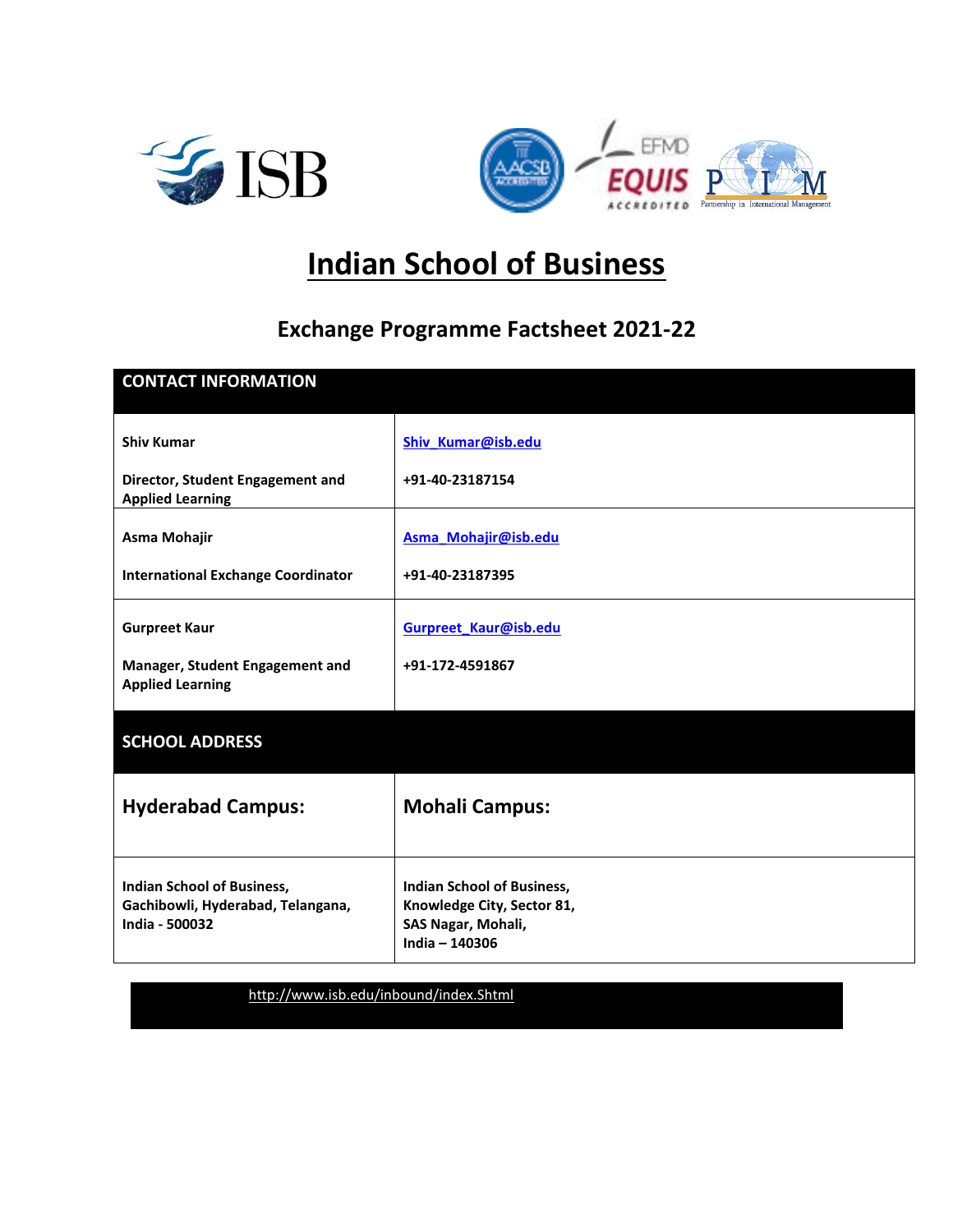# **About ISB**

Indian School of Business (ISB) is a global Business school offering world-class management education which runs parallelly across its two campuses – Hyderabad and Mohali. The school has grown at a rapid pace over the eighteen years since its inception and already has several notable accomplishments to its credit – it is the youngest school ever to consistently rank among the top Global MBA programmes, the Post Graduate Programme in Management (PGP) has been ranked at #23 worldwide in the Financial Times Global MBA Rankings 2021. ISB is ranked #1 in India, #5 in the Asian business schools. ISB is one among the selected 100 global B-schools to have AACSB and EQUIS accreditation, one of the largest providers of Executive Education in Asia, and the most research productive Indian management institution. A vibrant pool of research-oriented resident faculty, strong academic associations with leading global B-schools and the backing of an influential Board, have helped the ISB fast emerge as a premier global Business school in the emerging markets.

The school is the dream of some of the best minds from the corporate and academic world. A strong support of associate schools - Kellogg School of Management, The Wharton School, the London Business School, MIT Sloan School of Management, The Fletcher School, and other global B schools has been a key factor that helped the ISB to emerge as a school offering the best of management education backed by cutting edge research

# **One School, Two Campuses**

The ISB has two state-of-the-art campuses, one in Hyderabad and the other in Mohali. Both the campuses provide world-class academic and residential facilities that help create a perfect balance between the rigors of intense learning and an enriching campus life. The two campuses operate as a single entity, with the same commitment to world-class programme design and delivery, effecting seamless integration through inter-campus exchanges and virtual connectivity.

It is mandatory for students who are coming on exchange to ISB for two terms to be a part of one term at Hyderabad campus and one term at Mohali campus.

# **Class size**

There are 606 students enrolled at the Hyderabad campus and 327 students at the Mohali campus for the PGP programme.

# **Study programme**

ISB offers courses in the following six concentrations or majors for specialization:

- **Finance**
- **Entrepreneurship**
- Information and Technology Management
- **Marketing**
- Operations Management
- [Strategy and Leadership](http://atrium:14825/Programmes/PGP/ASA/Hyderabad/Pages/Concentrationareawise2016-17.aspx#STLD)

The industry specializations offered are:

- Healthcare
- **Manufacturing**
- Public Policy
- **Infrastructure**

ISB offers around 80 electives across 10 specializations that help students build on their interests.

**Academic/Experience Requirements:** Exchange students should have completed basic/core courses and preferably have 2 years of work experience before coming on exchange.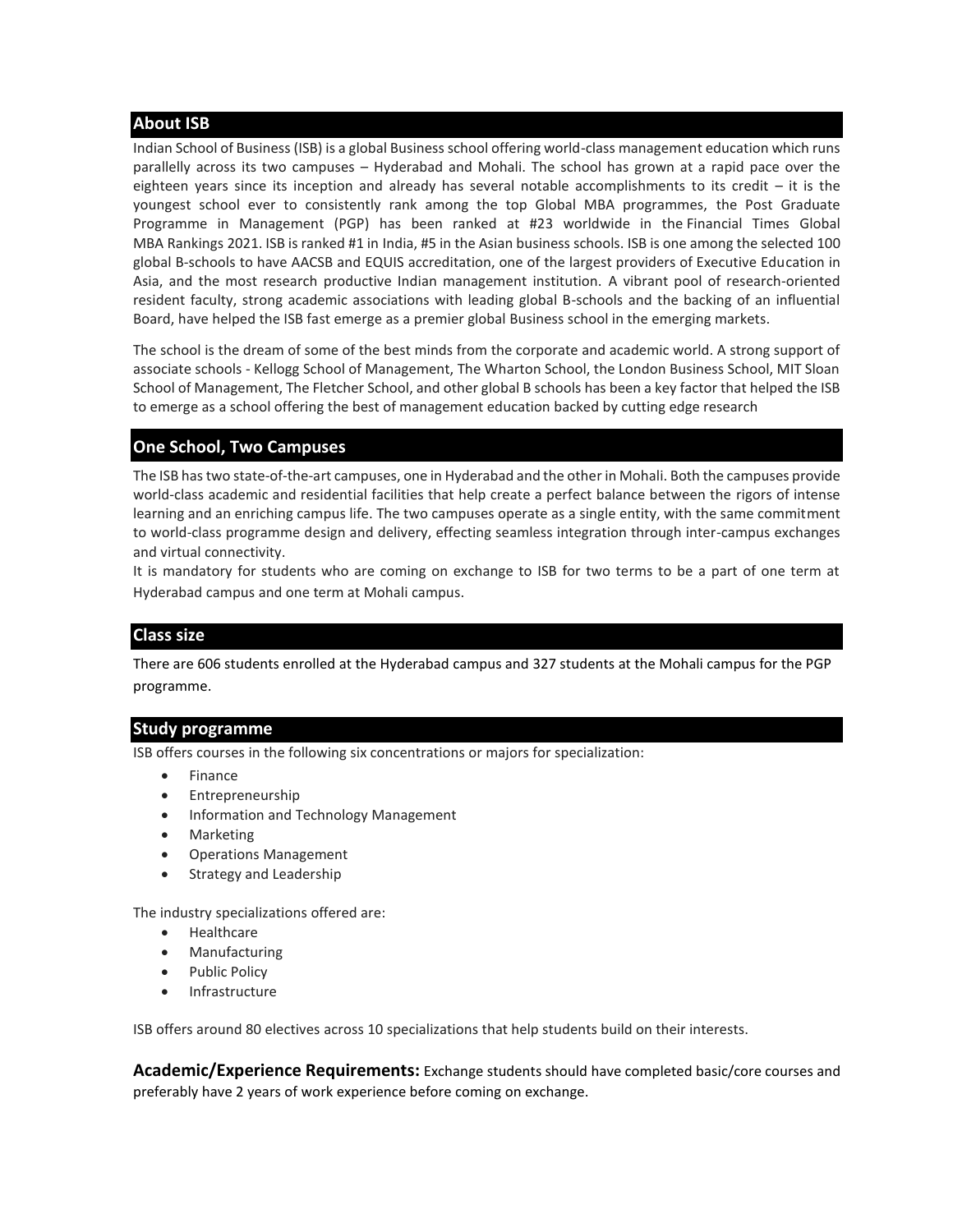**Note:** Prerequisite requirements for individual courses if any will be mentioned in the course outline.

**Full-time Workload:** Exchange students at ISB can take a minimum of 2 courses and a maximum of 5 courses per term. There are 10 sessions for each course. Each session is of two hours amounting to a total of 20 contact hours per course.

**Attendance:** 100% attendance is mandatory. It is compulsory for exchange students to reach the campus at least two days before the term begins, preferably a week before and they are required to be on campus till their term ends (including exams). Once a student registers for a course at ISB, s/he must attend all 10 sessions. Exchange students should adhere to the rules and regulations of the International Exchange Office. Exam schedule and exam dates cannot be changed.

**Mode of Classes:** Due to the current Covid 19 situation, depending on the Govt Covid 19 guidelines and health advisory, we are following the hybrid module (online + offline). However, we may offer classes completely online only.

**Language of Instruction:** All the courses are offered in English. It is required that our exchange students are proficient in English so that they can keep up with their class discussions and participation.

**Learning Expectations:** Students learn not just from the faculty and peers, but also from successful industry leaders and entrepreneurs who frequently visit the campus. Individual assignments, group assignments, midterm exams, class participation and a final exam are usually part of the course evaluation (Please check each individual course outline). ISB also hosts several events, workshops & competitions on campus.

**Grading:** The grading system is on a 4 point scale, using letter grades, with an "A" = 4.0 points, "A-"= 3.5 points, "B" = 3.0 points, "B -" = 2.5 points, "C" = 2.0 points, "D" = 1.0 points, "F" = 0 points.

**Exams & Assignments:** Each term usually has a midterm exam in the middle of the term and an end term exam towards the end of the term. Students must participate in all the assignments, quizzes, class participation & all the exams as per the course requirements.

**HCC Policy:** Incoming exchange student needs to adhere to ISB's Academic guidelines and Honour code policy.

**Language courses:** Language courses are not offered.

**Buddy programme:** Buddy programme is offered to international exchange students to help them integrate better in to the ISB community. ISB encourages exchange students to participate in activities organized by all professional and social clubs.

**Orientation:** Orientation session is conducted on the first Wednesday of the term. As a part of the Orientation, City tour is also organized for exchange students.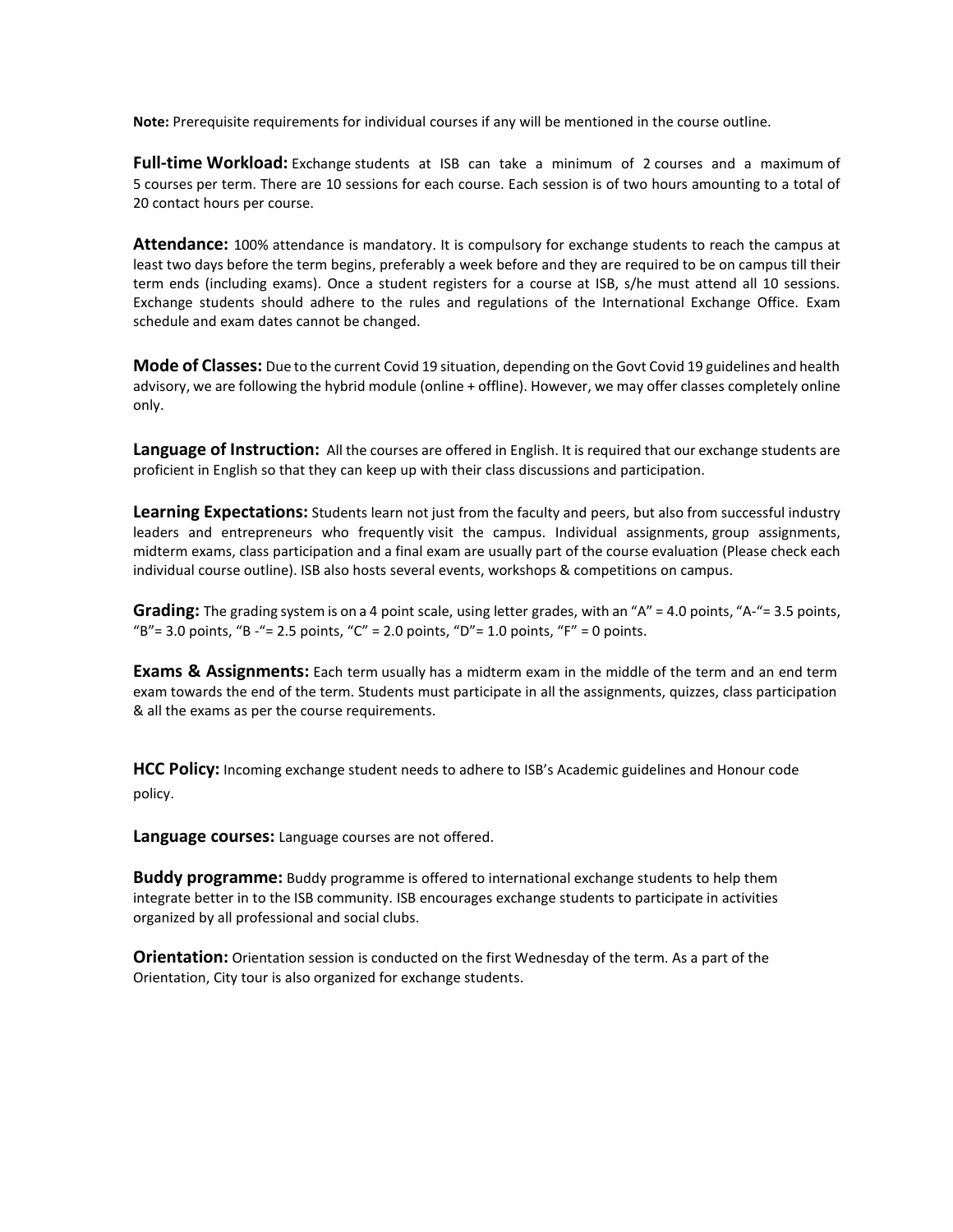# **Life at ISB**

**Student Clubs:** The wide variety of student clubs reflects diversity of the Indian School of Business (ISB) community. ISB has 15 professional clubs and 9 social clubs. Clubs help students to build & support a cohesive community and provide a forum for interactions and networking both amongst student community as well as with the world outside. Clubs facilitate learning beyond classroom & also, helps gain invaluable leadership and life skills.

For more information refer to the link: <http://www.isb.edu/pgp/student-life>

**Spouses and Families Association:** Families are an integral part of the Indian School of Business (ISB) community, and we take special care to make family life comfortable and fun. The [Spouses and Families](http://www.isb.edu/Spouse_FamilyAssociation/index.shtml)  [Association \(SFA\)](http://www.isb.edu/Spouse_FamilyAssociation/index.shtml) provides social opportunities for spouses and families of ISB students. From exploring job opportunities for spouses to organizing social, cultural and outreach initiatives, SFA has a wide range of activities. Events on festivals and holidays are also largely organized by the SFA on a community level, thus creating a sense of family for all students.

# **Facilities & Services:**

- ISB campus has an Academic Centre, lecture theatres (classrooms), Learning Resource Centre (library with computer room), Student Villages (residential housing), dining hall, café, swimming pool, modern & fully equipped recreation center, Bank, ATM, Wellness Centre, mail room, travel desk, cab desk, bookstore, and convenience store.
- All apartments of the campus have appliances, furniture, A/C, cable TV, high speed internet, filtered water and electric utilities.
- The students will have to bring their own towels and toiletries.
- Mobile connection and Currency exchange Please get in touch with the exchange coordinator for local mobile connection and currency exchange.
- Housekeeping service is provided in all accommodations.
- Laundry service is available.

# **Required Documents**

Nomination form duly filled along with the resume and a passport size picture.

# **Registration Fee**

Incoming Exchange students need to pay 100 USD towards the registration fee. This is collected at the time of registration.

| <b>Term Dates &amp; Nomination Deadlines</b> |                            |                        |                      |
|----------------------------------------------|----------------------------|------------------------|----------------------|
| <b>TERM DATES</b>                            | <b>NOMINATION DEADLINE</b> | <b>TERM START DATE</b> | <b>TERM END DATE</b> |
| Term 5                                       | Term 5: Sep 30, 2021       | Dec 20, 2021           | Jan 20, 2022         |
| Term 6                                       | Term 6: Oct 30, 2021       | Jan 31, 2022           | Mar 03, 2022         |
| Term 7                                       | Term 7: Nov 30, 2021       | Mar 14, 2022           | Apr 14, 2022         |
| Term 8                                       | Term 8: Dec 30, 2021       | Apr 25, 2022           | May 29, 2022         |

It is compulsory for exchange students to reach the campus at a week before the term begins and they are required to stay on campus till their term ends (including exams).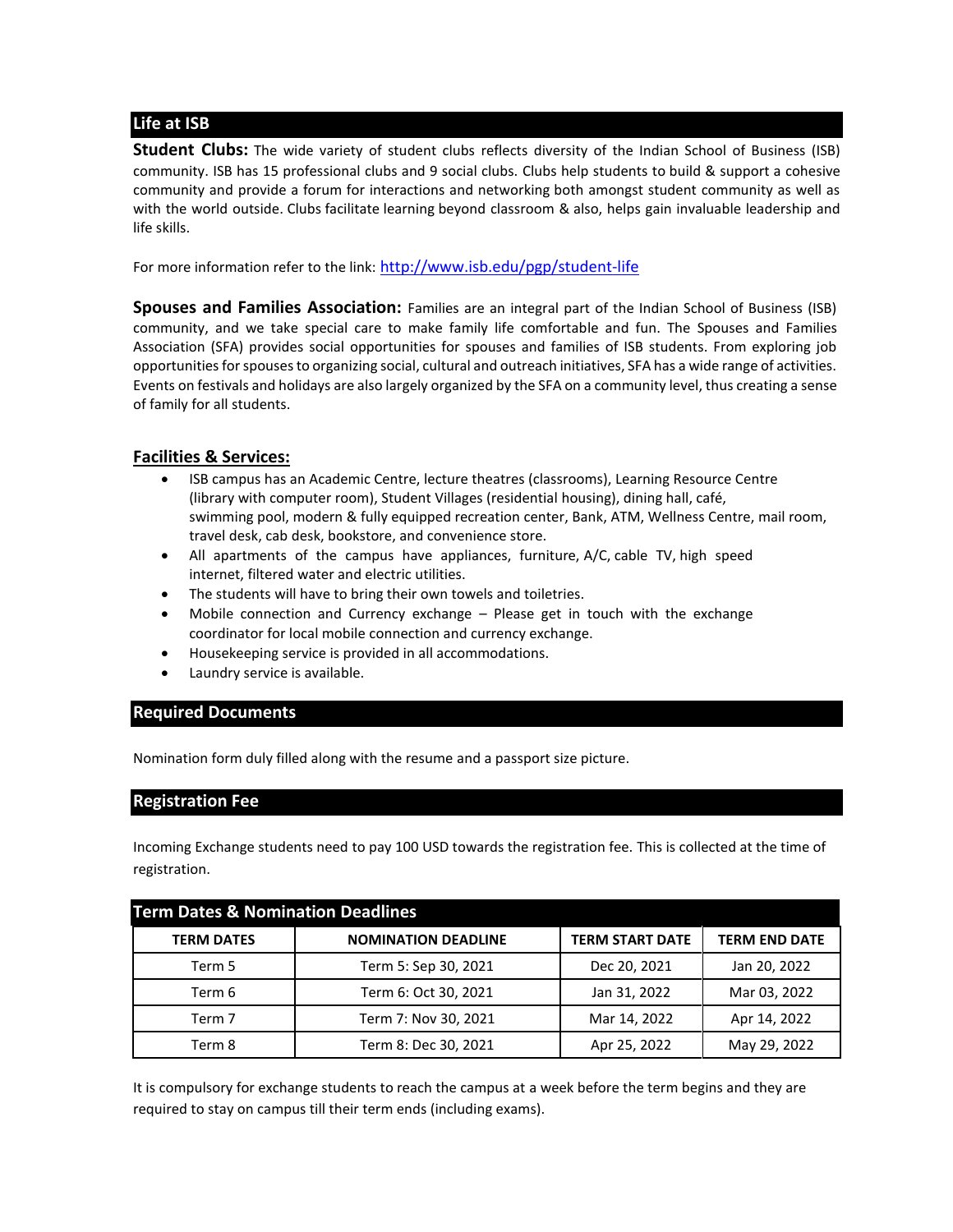#### **Accommodation**

#### **On-Campus accommodation:**

On-Campus accommodation is limited and will be allotted on first-come, first serve basis.

#### **Off-campus accommodation:**

In case the students do not get accommodation on campus, the exchange office will assist the students in finding suitable accommodation (serviced apartments) closer to the school.

# **Expenses**

# **Academic:**

• Books/Course Materials: Course materials are provided for all courses. Textbooks have to be purchased which would be available at the bookstore on campus.

#### **Living Expenses:**

- Room rent for shared accommodation is INR 36,125 per term plus 18% tax (600 USD approximately, we have calculated each USD as 71 INR)
- Room rent for family accommodation is INR 52,000 per term plus 18% tax (864 USD approximately, we have calculated each USD as 71 INR). Availability of family accommodation on-campus is limited.

• On-campus accommodation is made available to students one/two days prior to term begins. However, if you wish to arrive a little earlier to the programme commencement, please write and check with the exchange coordinator for accommodation availability.

• Electricity charges as per usage

• Laundry charges (rates would be applicable)

#### **Other Expenses:**

- Travel: Students will have to take care of their travel cost for Hyderabad to Mohali/Mohali to Hyderabad.
- Transportation: Students will have to take care of their personal travel within city. Cabs will cost about 15 USD approx. for half a day.

#### **Health insurance**

Exchange students should have a valid health insurance that covers him/her while in India. We suggest students to have Covid insurance as well.

Please check if there is any specific requirement of Health insurance for Indian visa.

Yellow Fever certificate is a must for African nationals.

#### **Visa**

The students will be issued a visa recommendation letter to support their visa application. Students are required to obtain a valid student visa from their nearest Indian Consulate/Embassy. Please note that a tourist visa will not be acceptable.

# **Foreigners' Regional Registration Office (FRRO)**

An exchange student with a student visa needs to register with FRRO.

Following students need to register within 14 days of arrival with the Foreigners' Regional Registration office (FRRO):